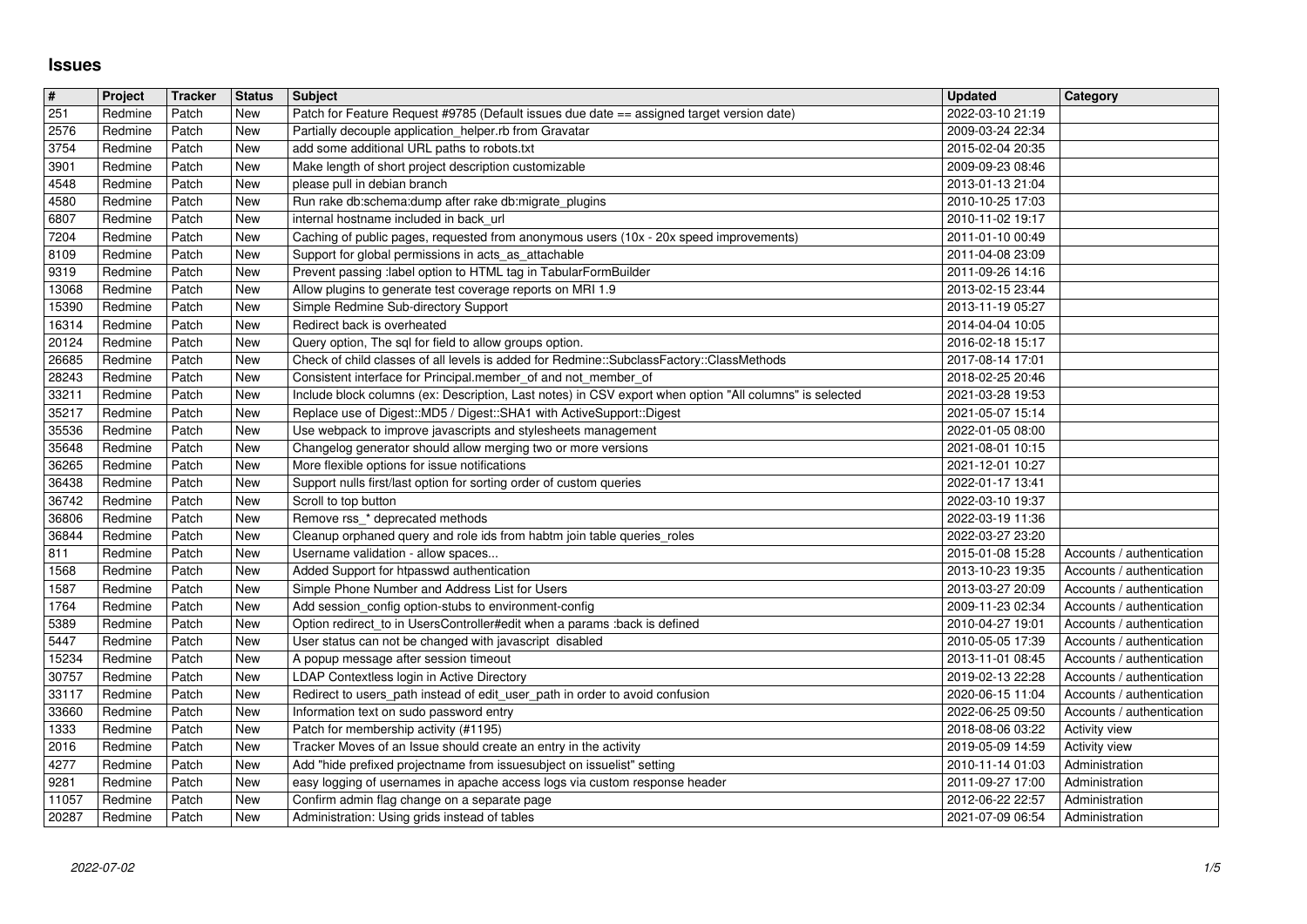| <b>New</b><br>21055<br>Redmine<br>Patch<br>Add Authentication mode filter in the Users admin page<br>Patch<br>New<br>31151<br>Redmine<br>Add AppServer to Technical Information page<br>32951<br>Redmine<br>Patch<br>Issue Statuses sortable by name and position<br>New<br>32961<br>Make group names clickable in permissions report<br>Redmine<br>Patch<br>New<br>Show notifications for all Redmine users<br>36182<br>Patch<br>New<br>Redmine<br>2195<br>Patch<br>wiki marco to link to files<br>Redmine<br>New<br>3770<br>Patch<br>Redmine<br>New<br>text/html documents force currently firefox to open download dialog<br>24623<br>Implements CRUD permissions and restrictions to issue attachments<br>Redmine<br>Patch<br>New<br>27346<br>Use the new pagination style for the calendars view<br>Redmine<br>Patch<br>New<br>Datepicker is called incorrectly<br>28618<br>Redmine<br>Patch<br>New<br>Patch<br>Change sorting order globally<br>4964<br>Redmine<br>New<br>5554<br>Patch<br>Make links to various redmine objects more consistent<br>Redmine<br>New<br>7570<br>Redmine<br>Patch<br>New<br>Change test_helper requirement in tests<br>7770<br>New<br>use unless in control structures where it improves readability<br>Redmine<br>Patch<br>15565<br>Redmine<br>Patch<br>New<br>Sidebar css<br>18134<br>Issues with svn:mergeinfo property values and r13443 rails-4.1 rebase.<br>Redmine<br>Patch<br>New<br>25570<br>unchecked use of params[:query]<br>Redmine<br>Patch<br>New<br>pluck instead of map in issue_query<br>26714<br>Redmine<br>Patch<br>New<br>32296<br>Ignore rubocop offense<br>Redmine<br>Patch<br>New<br>33938<br>Patch<br>Add missing fixtures to IssueNestedSetTest<br>Redmine<br>New<br>35268<br>Patch<br>Issue.acts_as_searchable columns option cleanup<br>Redmine<br>New<br>35450<br>Fixed an error message when registering an email address for a disallowed email domain<br>Redmine<br>Patch<br>New<br>3756<br>New<br>Integer custom fields should use correct query controls<br>Redmine<br>Patch | 2016-08-31 11:34<br>2019-04-05 14:49<br>2020-02-05 00:49<br>2020-02-07 03:24<br>2022-06-30 06:27<br>2008-11-15 17:37<br>2011-03-23 11:02<br>2022-06-14 19:35<br>2019-05-08 07:08<br>2018-07-01 06:31<br>2018-11-06 03:54<br>2010-05-19 14:56<br>2012-06-10 22:42<br>2011-03-04 14:31<br>2013-11-28 15:52<br>2014-10-27 07:52<br>2018-03-07 08:50 | Administration<br>Administration<br>Administration<br>Administration<br>Administration<br>Attachments<br>Attachments<br>Attachments<br>Calendar<br>Calendar<br>Code cleanup/refactoring<br>Code cleanup/refactoring<br>Code cleanup/refactoring<br>Code cleanup/refactoring<br>Code cleanup/refactoring |
|---------------------------------------------------------------------------------------------------------------------------------------------------------------------------------------------------------------------------------------------------------------------------------------------------------------------------------------------------------------------------------------------------------------------------------------------------------------------------------------------------------------------------------------------------------------------------------------------------------------------------------------------------------------------------------------------------------------------------------------------------------------------------------------------------------------------------------------------------------------------------------------------------------------------------------------------------------------------------------------------------------------------------------------------------------------------------------------------------------------------------------------------------------------------------------------------------------------------------------------------------------------------------------------------------------------------------------------------------------------------------------------------------------------------------------------------------------------------------------------------------------------------------------------------------------------------------------------------------------------------------------------------------------------------------------------------------------------------------------------------------------------------------------------------------------------------------------------------------------------------------------------------------------------------------------------------------------------------------------------------------------------------------------------------------|--------------------------------------------------------------------------------------------------------------------------------------------------------------------------------------------------------------------------------------------------------------------------------------------------------------------------------------------------|---------------------------------------------------------------------------------------------------------------------------------------------------------------------------------------------------------------------------------------------------------------------------------------------------------|
|                                                                                                                                                                                                                                                                                                                                                                                                                                                                                                                                                                                                                                                                                                                                                                                                                                                                                                                                                                                                                                                                                                                                                                                                                                                                                                                                                                                                                                                                                                                                                                                                                                                                                                                                                                                                                                                                                                                                                                                                                                                   |                                                                                                                                                                                                                                                                                                                                                  |                                                                                                                                                                                                                                                                                                         |
|                                                                                                                                                                                                                                                                                                                                                                                                                                                                                                                                                                                                                                                                                                                                                                                                                                                                                                                                                                                                                                                                                                                                                                                                                                                                                                                                                                                                                                                                                                                                                                                                                                                                                                                                                                                                                                                                                                                                                                                                                                                   |                                                                                                                                                                                                                                                                                                                                                  |                                                                                                                                                                                                                                                                                                         |
|                                                                                                                                                                                                                                                                                                                                                                                                                                                                                                                                                                                                                                                                                                                                                                                                                                                                                                                                                                                                                                                                                                                                                                                                                                                                                                                                                                                                                                                                                                                                                                                                                                                                                                                                                                                                                                                                                                                                                                                                                                                   |                                                                                                                                                                                                                                                                                                                                                  |                                                                                                                                                                                                                                                                                                         |
|                                                                                                                                                                                                                                                                                                                                                                                                                                                                                                                                                                                                                                                                                                                                                                                                                                                                                                                                                                                                                                                                                                                                                                                                                                                                                                                                                                                                                                                                                                                                                                                                                                                                                                                                                                                                                                                                                                                                                                                                                                                   |                                                                                                                                                                                                                                                                                                                                                  |                                                                                                                                                                                                                                                                                                         |
|                                                                                                                                                                                                                                                                                                                                                                                                                                                                                                                                                                                                                                                                                                                                                                                                                                                                                                                                                                                                                                                                                                                                                                                                                                                                                                                                                                                                                                                                                                                                                                                                                                                                                                                                                                                                                                                                                                                                                                                                                                                   |                                                                                                                                                                                                                                                                                                                                                  |                                                                                                                                                                                                                                                                                                         |
|                                                                                                                                                                                                                                                                                                                                                                                                                                                                                                                                                                                                                                                                                                                                                                                                                                                                                                                                                                                                                                                                                                                                                                                                                                                                                                                                                                                                                                                                                                                                                                                                                                                                                                                                                                                                                                                                                                                                                                                                                                                   |                                                                                                                                                                                                                                                                                                                                                  |                                                                                                                                                                                                                                                                                                         |
|                                                                                                                                                                                                                                                                                                                                                                                                                                                                                                                                                                                                                                                                                                                                                                                                                                                                                                                                                                                                                                                                                                                                                                                                                                                                                                                                                                                                                                                                                                                                                                                                                                                                                                                                                                                                                                                                                                                                                                                                                                                   |                                                                                                                                                                                                                                                                                                                                                  |                                                                                                                                                                                                                                                                                                         |
|                                                                                                                                                                                                                                                                                                                                                                                                                                                                                                                                                                                                                                                                                                                                                                                                                                                                                                                                                                                                                                                                                                                                                                                                                                                                                                                                                                                                                                                                                                                                                                                                                                                                                                                                                                                                                                                                                                                                                                                                                                                   |                                                                                                                                                                                                                                                                                                                                                  |                                                                                                                                                                                                                                                                                                         |
|                                                                                                                                                                                                                                                                                                                                                                                                                                                                                                                                                                                                                                                                                                                                                                                                                                                                                                                                                                                                                                                                                                                                                                                                                                                                                                                                                                                                                                                                                                                                                                                                                                                                                                                                                                                                                                                                                                                                                                                                                                                   |                                                                                                                                                                                                                                                                                                                                                  |                                                                                                                                                                                                                                                                                                         |
|                                                                                                                                                                                                                                                                                                                                                                                                                                                                                                                                                                                                                                                                                                                                                                                                                                                                                                                                                                                                                                                                                                                                                                                                                                                                                                                                                                                                                                                                                                                                                                                                                                                                                                                                                                                                                                                                                                                                                                                                                                                   |                                                                                                                                                                                                                                                                                                                                                  |                                                                                                                                                                                                                                                                                                         |
|                                                                                                                                                                                                                                                                                                                                                                                                                                                                                                                                                                                                                                                                                                                                                                                                                                                                                                                                                                                                                                                                                                                                                                                                                                                                                                                                                                                                                                                                                                                                                                                                                                                                                                                                                                                                                                                                                                                                                                                                                                                   |                                                                                                                                                                                                                                                                                                                                                  | Code cleanup/refactoring                                                                                                                                                                                                                                                                                |
|                                                                                                                                                                                                                                                                                                                                                                                                                                                                                                                                                                                                                                                                                                                                                                                                                                                                                                                                                                                                                                                                                                                                                                                                                                                                                                                                                                                                                                                                                                                                                                                                                                                                                                                                                                                                                                                                                                                                                                                                                                                   | 2021-03-12 09:38                                                                                                                                                                                                                                                                                                                                 | Code cleanup/refactoring<br>Code cleanup/refactoring                                                                                                                                                                                                                                                    |
|                                                                                                                                                                                                                                                                                                                                                                                                                                                                                                                                                                                                                                                                                                                                                                                                                                                                                                                                                                                                                                                                                                                                                                                                                                                                                                                                                                                                                                                                                                                                                                                                                                                                                                                                                                                                                                                                                                                                                                                                                                                   | 2021-10-28 05:55                                                                                                                                                                                                                                                                                                                                 | Code cleanup/refactoring                                                                                                                                                                                                                                                                                |
|                                                                                                                                                                                                                                                                                                                                                                                                                                                                                                                                                                                                                                                                                                                                                                                                                                                                                                                                                                                                                                                                                                                                                                                                                                                                                                                                                                                                                                                                                                                                                                                                                                                                                                                                                                                                                                                                                                                                                                                                                                                   | 2020-09-14 02:20<br>2021-05-20 16:29                                                                                                                                                                                                                                                                                                             | Code cleanup/refactoring<br>Code cleanup/refactoring                                                                                                                                                                                                                                                    |
|                                                                                                                                                                                                                                                                                                                                                                                                                                                                                                                                                                                                                                                                                                                                                                                                                                                                                                                                                                                                                                                                                                                                                                                                                                                                                                                                                                                                                                                                                                                                                                                                                                                                                                                                                                                                                                                                                                                                                                                                                                                   | 2021-06-24 04:00                                                                                                                                                                                                                                                                                                                                 | Code cleanup/refactoring                                                                                                                                                                                                                                                                                |
| 5119<br>Patch<br>"User group" custom field<br>Redmine<br>New                                                                                                                                                                                                                                                                                                                                                                                                                                                                                                                                                                                                                                                                                                                                                                                                                                                                                                                                                                                                                                                                                                                                                                                                                                                                                                                                                                                                                                                                                                                                                                                                                                                                                                                                                                                                                                                                                                                                                                                      | 2010-10-25 17:03<br>2010-03-30 17:25                                                                                                                                                                                                                                                                                                             | Custom fields<br>Custom fields                                                                                                                                                                                                                                                                          |
| 5722<br>Custom Boolean Fields cannot be set to true<br>Redmine<br>Patch<br>New                                                                                                                                                                                                                                                                                                                                                                                                                                                                                                                                                                                                                                                                                                                                                                                                                                                                                                                                                                                                                                                                                                                                                                                                                                                                                                                                                                                                                                                                                                                                                                                                                                                                                                                                                                                                                                                                                                                                                                    | 2011-04-18 08:05                                                                                                                                                                                                                                                                                                                                 | Custom fields                                                                                                                                                                                                                                                                                           |
| 6450<br>Allow localized date input and correctly transform for custom date fields<br>Redmine<br>Patch<br>New<br>30739<br>Redmine<br>Patch<br><b>New</b><br>Project Custom Fields configuration : split by tracker                                                                                                                                                                                                                                                                                                                                                                                                                                                                                                                                                                                                                                                                                                                                                                                                                                                                                                                                                                                                                                                                                                                                                                                                                                                                                                                                                                                                                                                                                                                                                                                                                                                                                                                                                                                                                                 | 2012-08-12 17:31<br>2019-12-10 19:02                                                                                                                                                                                                                                                                                                             | Custom fields<br>Custom fields                                                                                                                                                                                                                                                                          |
| 34146<br>Implementation<br>Redmine<br>Patch<br>New                                                                                                                                                                                                                                                                                                                                                                                                                                                                                                                                                                                                                                                                                                                                                                                                                                                                                                                                                                                                                                                                                                                                                                                                                                                                                                                                                                                                                                                                                                                                                                                                                                                                                                                                                                                                                                                                                                                                                                                                | 2020-10-20 22:35                                                                                                                                                                                                                                                                                                                                 | Custom fields                                                                                                                                                                                                                                                                                           |
| 29424<br>Redmine<br>Patch<br>New<br>Convert migration file from 4.2 to 5.2<br>Increase size of value field in settings<br>34218<br>Patch<br>Redmine<br>New                                                                                                                                                                                                                                                                                                                                                                                                                                                                                                                                                                                                                                                                                                                                                                                                                                                                                                                                                                                                                                                                                                                                                                                                                                                                                                                                                                                                                                                                                                                                                                                                                                                                                                                                                                                                                                                                                        | 2018-08-22 13:44<br>2020-11-03 11:21                                                                                                                                                                                                                                                                                                             | Database<br>Database                                                                                                                                                                                                                                                                                    |
| 35816<br>Patch to add Postgis adapter support<br>Redmine<br>Patch<br>New                                                                                                                                                                                                                                                                                                                                                                                                                                                                                                                                                                                                                                                                                                                                                                                                                                                                                                                                                                                                                                                                                                                                                                                                                                                                                                                                                                                                                                                                                                                                                                                                                                                                                                                                                                                                                                                                                                                                                                          | 2021-09-01 22:41                                                                                                                                                                                                                                                                                                                                 | Database                                                                                                                                                                                                                                                                                                |
| Update and extend Gantt module wiki documentation<br>21057<br>New<br>Redmine<br>Patch<br>14862<br>Redmine<br>Patch<br>New                                                                                                                                                                                                                                                                                                                                                                                                                                                                                                                                                                                                                                                                                                                                                                                                                                                                                                                                                                                                                                                                                                                                                                                                                                                                                                                                                                                                                                                                                                                                                                                                                                                                                                                                                                                                                                                                                                                         | 2015-10-24 06:52<br>2013-09-08 21:25                                                                                                                                                                                                                                                                                                             | Documentation                                                                                                                                                                                                                                                                                           |
| Documents get paging and export functions<br>247<br>Notification mail sender is the author and includes project information.<br>Redmine<br>Patch<br>New                                                                                                                                                                                                                                                                                                                                                                                                                                                                                                                                                                                                                                                                                                                                                                                                                                                                                                                                                                                                                                                                                                                                                                                                                                                                                                                                                                                                                                                                                                                                                                                                                                                                                                                                                                                                                                                                                           | 2015-12-02 09:51                                                                                                                                                                                                                                                                                                                                 | Documents<br>Email notifications                                                                                                                                                                                                                                                                        |
| 1382<br>Add a global notification cc<br>Redmine<br>Patch<br>New                                                                                                                                                                                                                                                                                                                                                                                                                                                                                                                                                                                                                                                                                                                                                                                                                                                                                                                                                                                                                                                                                                                                                                                                                                                                                                                                                                                                                                                                                                                                                                                                                                                                                                                                                                                                                                                                                                                                                                                   | 2010-10-25 17:03                                                                                                                                                                                                                                                                                                                                 | Email notifications                                                                                                                                                                                                                                                                                     |
| Skip notification of issue's updating.<br>2013<br>Redmine<br>Patch<br>New<br>2746<br>Send out issue priority in the email notification header<br>Redmine<br>Patch<br>New                                                                                                                                                                                                                                                                                                                                                                                                                                                                                                                                                                                                                                                                                                                                                                                                                                                                                                                                                                                                                                                                                                                                                                                                                                                                                                                                                                                                                                                                                                                                                                                                                                                                                                                                                                                                                                                                          | 2013-01-13 21:04<br>2021-05-19 08:30                                                                                                                                                                                                                                                                                                             | Email notifications<br>Email notifications                                                                                                                                                                                                                                                              |
| 6864<br>Redmine<br>Patch<br>New<br>Support of mail notification for changesets                                                                                                                                                                                                                                                                                                                                                                                                                                                                                                                                                                                                                                                                                                                                                                                                                                                                                                                                                                                                                                                                                                                                                                                                                                                                                                                                                                                                                                                                                                                                                                                                                                                                                                                                                                                                                                                                                                                                                                    | 2010-11-12 11:49                                                                                                                                                                                                                                                                                                                                 | Email notifications                                                                                                                                                                                                                                                                                     |
| 9563<br>PATCH: Add per-tracker global cc for issue creation and update notifications<br>Redmine<br>Patch<br>New<br>11493<br>Redmine<br>Patch<br>New<br>Show URL to attached file in plain text issue email                                                                                                                                                                                                                                                                                                                                                                                                                                                                                                                                                                                                                                                                                                                                                                                                                                                                                                                                                                                                                                                                                                                                                                                                                                                                                                                                                                                                                                                                                                                                                                                                                                                                                                                                                                                                                                        | 2018-10-09 13:10<br>2012-07-25 00:10                                                                                                                                                                                                                                                                                                             | <b>Email notifications</b><br>Email notifications                                                                                                                                                                                                                                                       |
| "Only for things I watch or I'm involved in" sends notifications only for issues<br>12983<br>Patch<br>New<br>Redmine                                                                                                                                                                                                                                                                                                                                                                                                                                                                                                                                                                                                                                                                                                                                                                                                                                                                                                                                                                                                                                                                                                                                                                                                                                                                                                                                                                                                                                                                                                                                                                                                                                                                                                                                                                                                                                                                                                                              | 2013-12-12 15:53                                                                                                                                                                                                                                                                                                                                 | Email notifications                                                                                                                                                                                                                                                                                     |
| Better List-Id to help aid Gmail filtering<br>13359<br>Patch<br>New<br>Redmine<br>13413<br>New<br>Let users choose how many days in advance they want to receive issue due date reminders via email<br>Redmine<br>Patch                                                                                                                                                                                                                                                                                                                                                                                                                                                                                                                                                                                                                                                                                                                                                                                                                                                                                                                                                                                                                                                                                                                                                                                                                                                                                                                                                                                                                                                                                                                                                                                                                                                                                                                                                                                                                           | 2013-04-16 14:32<br>2016-12-24 05:25                                                                                                                                                                                                                                                                                                             | Email notifications<br>Email notifications                                                                                                                                                                                                                                                              |
|                                                                                                                                                                                                                                                                                                                                                                                                                                                                                                                                                                                                                                                                                                                                                                                                                                                                                                                                                                                                                                                                                                                                                                                                                                                                                                                                                                                                                                                                                                                                                                                                                                                                                                                                                                                                                                                                                                                                                                                                                                                   |                                                                                                                                                                                                                                                                                                                                                  |                                                                                                                                                                                                                                                                                                         |
|                                                                                                                                                                                                                                                                                                                                                                                                                                                                                                                                                                                                                                                                                                                                                                                                                                                                                                                                                                                                                                                                                                                                                                                                                                                                                                                                                                                                                                                                                                                                                                                                                                                                                                                                                                                                                                                                                                                                                                                                                                                   |                                                                                                                                                                                                                                                                                                                                                  |                                                                                                                                                                                                                                                                                                         |
|                                                                                                                                                                                                                                                                                                                                                                                                                                                                                                                                                                                                                                                                                                                                                                                                                                                                                                                                                                                                                                                                                                                                                                                                                                                                                                                                                                                                                                                                                                                                                                                                                                                                                                                                                                                                                                                                                                                                                                                                                                                   |                                                                                                                                                                                                                                                                                                                                                  |                                                                                                                                                                                                                                                                                                         |
|                                                                                                                                                                                                                                                                                                                                                                                                                                                                                                                                                                                                                                                                                                                                                                                                                                                                                                                                                                                                                                                                                                                                                                                                                                                                                                                                                                                                                                                                                                                                                                                                                                                                                                                                                                                                                                                                                                                                                                                                                                                   |                                                                                                                                                                                                                                                                                                                                                  |                                                                                                                                                                                                                                                                                                         |
|                                                                                                                                                                                                                                                                                                                                                                                                                                                                                                                                                                                                                                                                                                                                                                                                                                                                                                                                                                                                                                                                                                                                                                                                                                                                                                                                                                                                                                                                                                                                                                                                                                                                                                                                                                                                                                                                                                                                                                                                                                                   |                                                                                                                                                                                                                                                                                                                                                  |                                                                                                                                                                                                                                                                                                         |
|                                                                                                                                                                                                                                                                                                                                                                                                                                                                                                                                                                                                                                                                                                                                                                                                                                                                                                                                                                                                                                                                                                                                                                                                                                                                                                                                                                                                                                                                                                                                                                                                                                                                                                                                                                                                                                                                                                                                                                                                                                                   |                                                                                                                                                                                                                                                                                                                                                  |                                                                                                                                                                                                                                                                                                         |
|                                                                                                                                                                                                                                                                                                                                                                                                                                                                                                                                                                                                                                                                                                                                                                                                                                                                                                                                                                                                                                                                                                                                                                                                                                                                                                                                                                                                                                                                                                                                                                                                                                                                                                                                                                                                                                                                                                                                                                                                                                                   |                                                                                                                                                                                                                                                                                                                                                  |                                                                                                                                                                                                                                                                                                         |
|                                                                                                                                                                                                                                                                                                                                                                                                                                                                                                                                                                                                                                                                                                                                                                                                                                                                                                                                                                                                                                                                                                                                                                                                                                                                                                                                                                                                                                                                                                                                                                                                                                                                                                                                                                                                                                                                                                                                                                                                                                                   |                                                                                                                                                                                                                                                                                                                                                  |                                                                                                                                                                                                                                                                                                         |
|                                                                                                                                                                                                                                                                                                                                                                                                                                                                                                                                                                                                                                                                                                                                                                                                                                                                                                                                                                                                                                                                                                                                                                                                                                                                                                                                                                                                                                                                                                                                                                                                                                                                                                                                                                                                                                                                                                                                                                                                                                                   |                                                                                                                                                                                                                                                                                                                                                  |                                                                                                                                                                                                                                                                                                         |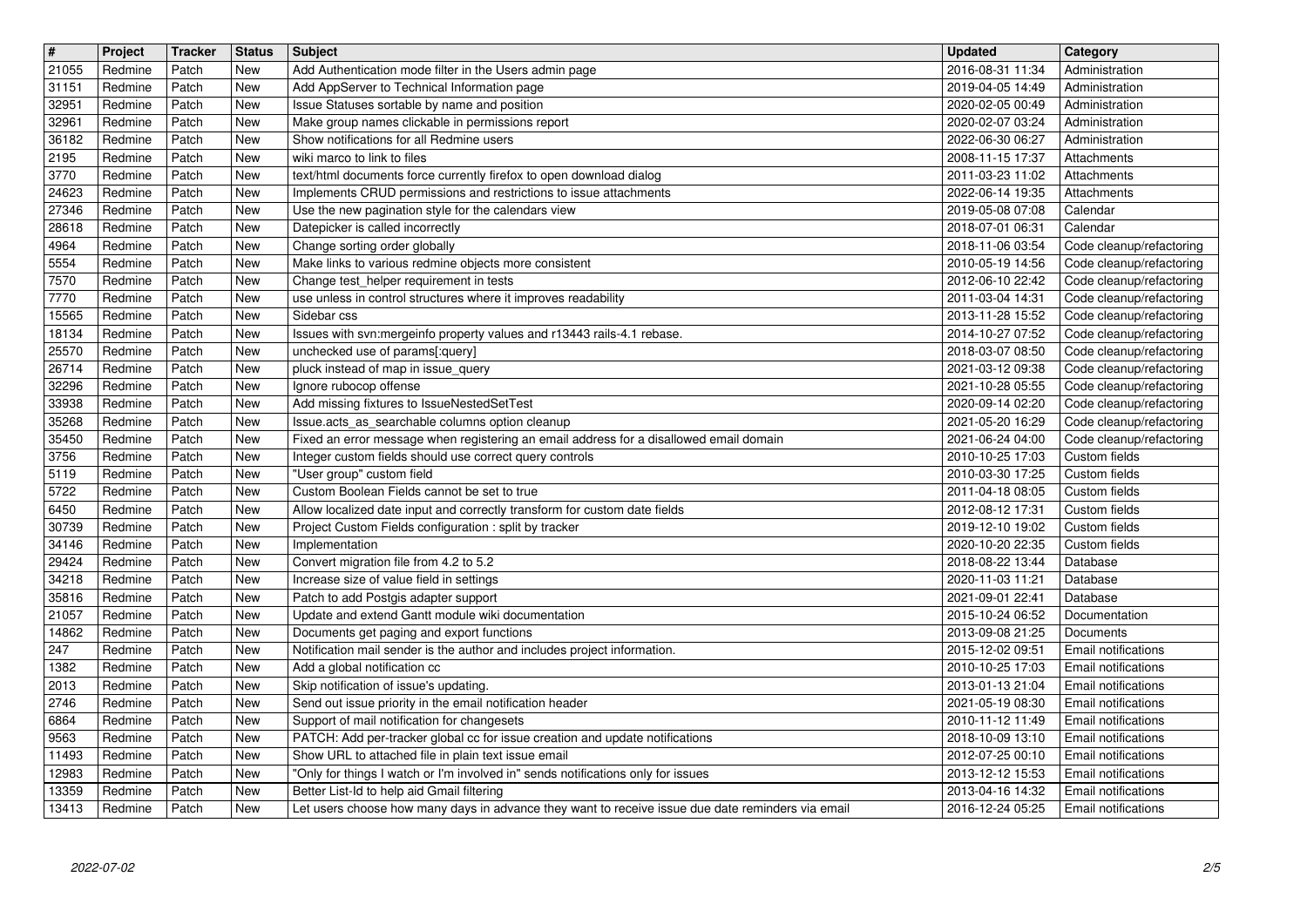| $\overline{\mathbf{H}}$ | Project            | Tracker        | <b>Status</b>            | <b>Subject</b>                                                                                                                                      | <b>Updated</b>                       | Category                                                 |
|-------------------------|--------------------|----------------|--------------------------|-----------------------------------------------------------------------------------------------------------------------------------------------------|--------------------------------------|----------------------------------------------------------|
| 13658<br>18209          | Redmine<br>Redmine | Patch<br>Patch | New<br>New               | include "In-Reply-To" field to aid email threading for some clients<br>Add e-mail notification option: Tracker updated                              | 2019-02-19 23:28<br>2014-10-27 15:24 | <b>Email notifications</b><br><b>Email notifications</b> |
| 20121<br>21101          | Redmine<br>Redmine | Patch<br>Patch | New<br><b>New</b>        | Respect working days configuration when sending reminder emails<br>Add go-to action schema                                                          | 2016-12-24 05:07<br>2017-06-01 19:00 | <b>Email notifications</b><br><b>Email notifications</b> |
| 24072                   | Redmine            | Patch          | <b>New</b>               | Added formatting for email notifications                                                                                                            | 2016-10-15 06:28                     | <b>Email notifications</b>                               |
| 32142<br>1616           | Redmine<br>Redmine | Patch<br>Patch | <b>New</b><br><b>New</b> | Send notification when a user is created via LDAP on-the-fly user creation<br>Allow email to create and reply to forum messages                     | 2019-09-26 02:39<br>2018-05-21 16:10 | <b>Email notifications</b><br>Email receiving            |
| 3732                    | Redmine            | Patch          | New                      | Incoming mail IMAP : Notify when an error occurs                                                                                                    | 2013-01-13 21:04                     | Email receiving                                          |
| 4071<br>4662            | Redmine<br>Redmine | Patch<br>Patch | <b>New</b><br><b>New</b> | Accept more input when replying to a ticket using e-mail<br>Handled-mail should use set issue assigned to to the first "To" address                 | 2010-11-12 14:17<br>2010-03-22 22:18 | Email receiving<br>Email receiving                       |
| 5027                    | Redmine            | Patch          | <b>New</b>               | hook in the mail_handler                                                                                                                            | 2011-03-24 10:53                     | Email receiving                                          |
| 11495<br>11499          | Redmine<br>Redmine | Patch<br>Patch | <b>New</b><br><b>New</b> | Reopen closed issues on reply by email<br>Fixed attachments handling when receiving a new issue by mail                                             | 2016-07-28 01:12<br>2012-07-24 14:42 | Email receiving<br>Email receiving                       |
| 11500                   | Redmine            | Patch          | New                      | Add --unknown-user=register to create inactive users                                                                                                | 2013-02-26 03:40                     | Email receiving                                          |
| 12338<br>12813          | Redmine<br>Redmine | Patch<br>Patch | New<br>New               | Allow MailHandler to submit to a specific issue<br>Allow replies to original issue e-mail to add issue notes                                        | 2012-11-12 08:11<br>2016-05-11 14:18 | Email receiving<br>Email receiving                       |
| 19242                   | Redmine            | Patch          | New                      | Patch to the Redmine Mail Handler for overriding the sender, and adding custom header/footers to imported e-mails                                   | 2015-03-05 12:00                     | Email receiving                                          |
| 31283<br>32522          | Redmine<br>Redmine | Patch<br>Patch | New<br><b>New</b>        | Assign ticket comment by subaddress<br>Add Project.find_by_name to target_project                                                                   | 2019-04-30 17:36<br>2019-11-29 14:06 | Email receiving<br>Email receiving                       |
| 33118                   | Redmine            | Patch          | New                      | Detect plain diffs in e-mail submitted issues and map to attachments                                                                                | 2020-09-13 05:08                     | Email receiving                                          |
| 33440<br>7574           | Redmine<br>Redmine | Patch<br>Patch | New<br>New               | Emails not being processed because of<br>RSS autodiscovery for wiki pages                                                                           | 2021-04-30 15:58<br>2016-11-01 11:00 | Email receiving<br>Feeds                                 |
| 1486                    | Redmine            | Patch          | New                      | Highlight recent forum activity                                                                                                                     | 2016-09-13 15:08                     | Forums                                                   |
| 11120<br>26030          | Redmine<br>Redmine | Patch<br>Patch | <b>New</b><br><b>New</b> | Order replies of messages boards based on user preference<br>Like issues and news comments, want to specify the display order of the forum's reply. | 2019-01-04 05:49<br>2022-03-21 21:08 | Forums<br>Forums                                         |
| 5790                    | Redmine            | Patch          | <b>New</b>               | Save year_from and month_from in the ganttchart                                                                                                     | 2018-12-05 09:18                     | Gantt                                                    |
| 6247<br>7456            | Redmine<br>Redmine | Patch<br>Patch | New<br><b>New</b>        | Display terget version in mouse-over popup for issues in Gantt<br><b>Gantt filters</b>                                                              | 2016-08-29 03:41<br>2021-04-26 14:33 | Gantt<br>Gantt                                           |
| 12730                   | Redmine            | Patch          | <b>New</b>               | Fix sorting and PDF output of Gantt diagram & start date calculation and grouping                                                                   | 2015-02-13 10:23                     | Gantt                                                    |
| 13612<br>27510          | Redmine<br>Redmine | Patch<br>Patch | New<br>New               | Members roles : display group of role<br>Groups active method                                                                                       | 2017-01-09 08:55<br>2017-12-10 11:29 | Groups<br>Groups                                         |
| 5530                    | Redmine            | Patch          | New                      | Additional hooks on top of the issue new/edit/bulk edit views                                                                                       | 2016-12-30 09:20                     | Hook requests                                            |
| 5838<br>5891            | Redmine<br>Redmine | Patch<br>Patch | <b>New</b><br><b>New</b> | add call to :view_repositories_show_contextual hook in app/views/repositories/revision.rhtml<br>New IssuesController hook for new issues            | 2016-12-24 02:37<br>2016-12-30 09:19 | Hook requests<br>Hook requests                           |
| 6528                    | Redmine            | Patch          | <b>New</b>               | Hooks for Administration -> Settings                                                                                                                | 2015-12-12 07:51                     | Hook requests                                            |
| 7974<br>7976            | Redmine<br>Redmine | Patch<br>Patch | New<br><b>New</b>        | Hook for adding content to the bottom of Wiki page<br>Hooks for adding content to the bottom of news                                                | 2016-12-30 09:21<br>2016-12-24 02:41 | Hook requests<br>Hook requests                           |
| 8332<br>8757            | Redmine<br>Redmine | Patch          | New<br>New               | Hook for project_settings_tab                                                                                                                       | 2016-12-30 09:24                     | Hook requests                                            |
| 10456                   | Redmine            | Patch<br>Patch | New                      | Add hook for bulk edit post-save state<br>Add view_roles_form_upper_box hook                                                                        | 2019-01-28 18:30<br>2016-12-30 09:21 | Hook requests<br>Hook requests                           |
| 10509<br>12268          | Redmine<br>Redmine | Patch<br>Patch | <b>New</b><br><b>New</b> | Add view_groups_form hook<br>Hook in mailer/issue_add views                                                                                         | 2015-01-18 04:56<br>2016-12-30 09:23 | Hook requests<br>Hook requests                           |
| 17088                   | Redmine            | Patch          | New                      | call hook for repository edit form                                                                                                                  | 2014-06-04 12:15                     | Hook requests                                            |
|                         |                    |                |                          |                                                                                                                                                     |                                      |                                                          |
|                         |                    |                |                          |                                                                                                                                                     |                                      |                                                          |
|                         |                    |                |                          |                                                                                                                                                     |                                      |                                                          |
|                         |                    |                |                          |                                                                                                                                                     |                                      |                                                          |
|                         |                    |                |                          |                                                                                                                                                     |                                      |                                                          |
|                         |                    |                |                          |                                                                                                                                                     |                                      |                                                          |
|                         |                    |                |                          |                                                                                                                                                     |                                      |                                                          |
|                         |                    |                |                          |                                                                                                                                                     |                                      |                                                          |
|                         |                    |                |                          |                                                                                                                                                     |                                      |                                                          |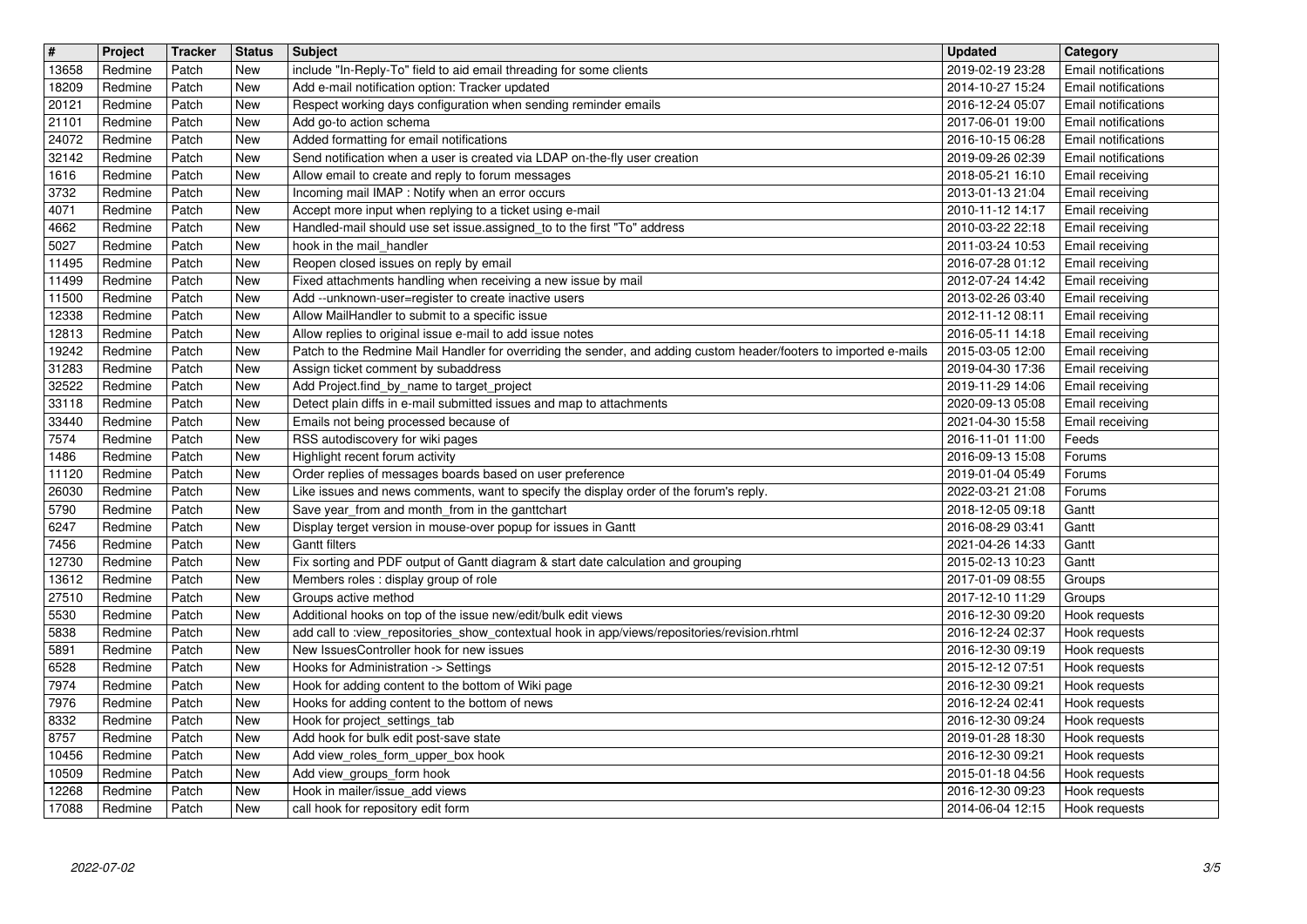| $\overline{\mathbf{H}}$<br>23498 | Project<br>Redmine | Tracker<br>Patch | <b>Status</b><br>New     | <b>Subject</b><br>Add plugin view hook for wiki context menu                                                                                            | <b>Updated</b><br>2016-08-27 06:39   | Category<br>Hook requests      |
|----------------------------------|--------------------|------------------|--------------------------|---------------------------------------------------------------------------------------------------------------------------------------------------------|--------------------------------------|--------------------------------|
| 24435                            | Redmine            | Patch            | New                      | Add 'view_account_contextual' and 'view_account_list_buttons' hooks                                                                                     | 2016-11-23 15:25                     | Hook requests                  |
| 24446<br>25261                   | Redmine<br>Redmine | Patch<br>Patch   | New<br>New               | Call `view_issues_timelog_form_bottom` hook<br>Patch for bug with call hook in mail handler                                                             | 2016-11-24 11:24<br>2017-04-02 06:19 | Hook requests<br>Hook requests |
| 27589                            | Redmine            | Patch            | New                      | Request for a hook under the project members list (Project / Settings / Members tab)                                                                    | 2017-11-20 12:51                     | Hook requests                  |
| 29594<br>32548                   | Redmine            | Patch            | <b>New</b>               | Add view hook to insert content between issue details associated changeset section                                                                      | 2018-10-11 01:25                     | Hook requests                  |
| 2862                             | Redmine<br>Redmine | Patch<br>Patch   | <b>New</b><br>New        | Add new hook in projects/settings/_issues.html.erb for custom fields<br>Make user sorting by his localized encoding name instead of utf-8 encoding name | 2019-12-05 05:57<br>2011-03-24 06:01 | Hook requests<br>118n          |
| 6926                             | Redmine<br>Redmine | Patch            | New                      | Plugins captions for name and descriptions has not i18n support                                                                                         | 2010-11-29 20:42<br>2018-07-25 22:12 | 118n<br>118n                   |
| 29245<br>989                     | Redmine            | Patch<br>Patch   | <b>New</b><br><b>New</b> | Gender neutralized child/parent adjectives for some latin languages<br>Migration task from Bugzilla                                                     | 2012-01-09 13:43                     | Importers                      |
| 1008                             | Redmine            | Patch            | New                      | redmine: migrate_from_trac doesn't work when multibyte characters are used in trac.                                                                     | 2008-04-07 08:54                     | Importers                      |
| 2054<br>2114                     | Redmine<br>Redmine | Patch<br>Patch   | New<br>New               | Trac Tables are not converted into Redmine<br>Fixed Bugs in Importer Area                                                                               | 2016-09-15 16:14<br>2009-07-16 16:45 | Importers<br>Importers         |
| 2504<br>2748                     | Redmine<br>Redmine | Patch<br>Patch   | <b>New</b><br>New        | Importing Trac "Ticket keywords"<br>Improved Trac-Importer with subversion repository migration                                                         | 2016-09-13 14:48<br>2010-03-08 21:58 | Importers<br>Importers         |
| 3608                             | Redmine            | Patch            | New                      | migrate_from_mantis encoding patch                                                                                                                      | 2011-03-24 10:44                     | Importers                      |
| 4535<br>5035                     | Redmine<br>Redmine | Patch<br>Patch   | New<br><b>New</b>        | Import Target Version from Mantis<br>Migrate from trac - Errors in wiki formating                                                                       | 2010-01-07 23:25<br>2010-11-13 04:54 | Importers<br>Importers         |
| 5065                             | Redmine            | Patch            | New                      | Importing wiki with different encoding                                                                                                                  | 2010-03-15 17:17                     | Importers                      |
| 5764<br>6177                     | Redmine<br>Redmine | Patch<br>Patch   | <b>New</b><br>New        | migrate_from_trac does not support trac 0.12<br>"bignum too big to convert into `long'" in migrate_from_trac.rake                                       | 2013-07-29 16:51<br>2011-03-23 11:36 | Importers<br>Importers         |
| 7578                             | Redmine            | Patch            | <b>New</b>               | Patch: migrate ticket's owner changes when importing from Trac                                                                                          | 2011-02-08 23:17                     | Importers                      |
| 9181<br>11064                    | Redmine<br>Redmine | Patch<br>Patch   | <b>New</b><br>New        | Enhance migrate_from_trac.rake in order to import Trac 'found in version' Field<br>Trac -> Redmine wiki conversion : slashed links                      | 2014-04-16 09:57<br>2012-05-31 11:43 | Importers<br>Importers         |
| 13407                            | Redmine            | Patch            | <b>New</b>               | Update migrate_from_mantis.rake to migrate from Mantis 1.2.10 to Redmine                                                                                | 2013-03-09 00:20                     | Importers                      |
| 14567<br>14593                   | Redmine<br>Redmine | Patch<br>Patch   | New<br><b>New</b>        | migrate_from_trac.rake does not convert timestamps in Trac database version 23<br>migrate_from_trac.rake, print out validation errors when doing save   | 2013-10-08 04:01<br>2013-10-13 06:28 | Importers<br>Importers         |
| 15819                            | Redmine            | Patch            | <b>New</b>               | Migrating from trac, mysql2-query is defect                                                                                                             | 2014-01-07 18:52                     | Importers                      |
| 15975<br>18001                   | Redmine<br>Redmine | Patch<br>Patch   | <b>New</b><br>New        | Migrating from trac, parsing of headings is too greedy<br>Migration from highly customized Mantis 1.2.11 with inheritable categories in redmine         | 2014-01-27 16:25<br>2014-09-30 12:12 | Importers<br>Importers         |
| 640                              | Redmine            | Patch            | New                      | When choosing assignee, automatically switch status to Assigned                                                                                         | 2013-04-30 10:48                     | <b>Issues</b>                  |
| 691<br>1021                      | Redmine<br>Redmine | Patch<br>Patch   | <b>New</b><br>New        | Add column totals to Issus Summary Report<br>Patch for #1013 (uniqueness-validation of custom query name within user-scope)                             | 2017-03-03 18:33<br>2011-03-11 14:15 | <b>Issues</b><br>Issues        |
| 1667                             | Redmine            | Patch            | <b>New</b>               | Default tracker setting in each project                                                                                                                 | 2021-06-02 20:41                     | <b>Issues</b>                  |
| 2685<br>2696                     | Redmine<br>Redmine | Patch<br>Patch   | New<br><b>New</b>        | Display notice when commenting on closed tickets<br>Add subcategory to category                                                                         | 2013-01-13 21:04<br>2009-11-23 14:56 | <b>Issues</b><br>Issues        |
| 2931                             | Redmine            | Patch            | New                      | Templating for description of new tickets by Tracker                                                                                                    | 2015-07-07 20:14                     | <b>Issues</b>                  |
| $3052$<br>3195                   | Redmine<br>Redmine | Patch<br>Patch   | New<br>New               | Patch for Redmine to persist form state when adding multiple issues<br>issue's start date could be the latest due date of predecessors                  | 2010-11-27 00:40<br>2021-08-06 22:38 | Issues<br>Issues               |
| 3586                             | Redmine<br>Redmine | Patch            | New                      | Add an option to filter issues by people who were assigned to it in the past<br>Filter by Role clause                                                   | 2013-12-17 11:10                     | Issues                         |
| 4635<br>7447                     | Redmine            | Patch<br>Patch   | <b>New</b><br>New        | Patch for improved move/copy                                                                                                                            | 2010-01-22 16:06<br>2011-04-04 19:38 | <b>Issues</b><br>Issues        |
|                                  |                    |                  |                          |                                                                                                                                                         |                                      |                                |
|                                  |                    |                  |                          |                                                                                                                                                         |                                      |                                |
|                                  |                    |                  |                          |                                                                                                                                                         |                                      |                                |
|                                  |                    |                  |                          |                                                                                                                                                         |                                      |                                |
|                                  |                    |                  |                          |                                                                                                                                                         |                                      |                                |
|                                  |                    |                  |                          |                                                                                                                                                         |                                      |                                |
|                                  |                    |                  |                          |                                                                                                                                                         |                                      |                                |
|                                  |                    |                  |                          |                                                                                                                                                         |                                      |                                |
|                                  |                    |                  |                          |                                                                                                                                                         |                                      |                                |
|                                  |                    |                  |                          |                                                                                                                                                         |                                      |                                |
|                                  |                    |                  |                          |                                                                                                                                                         |                                      |                                |